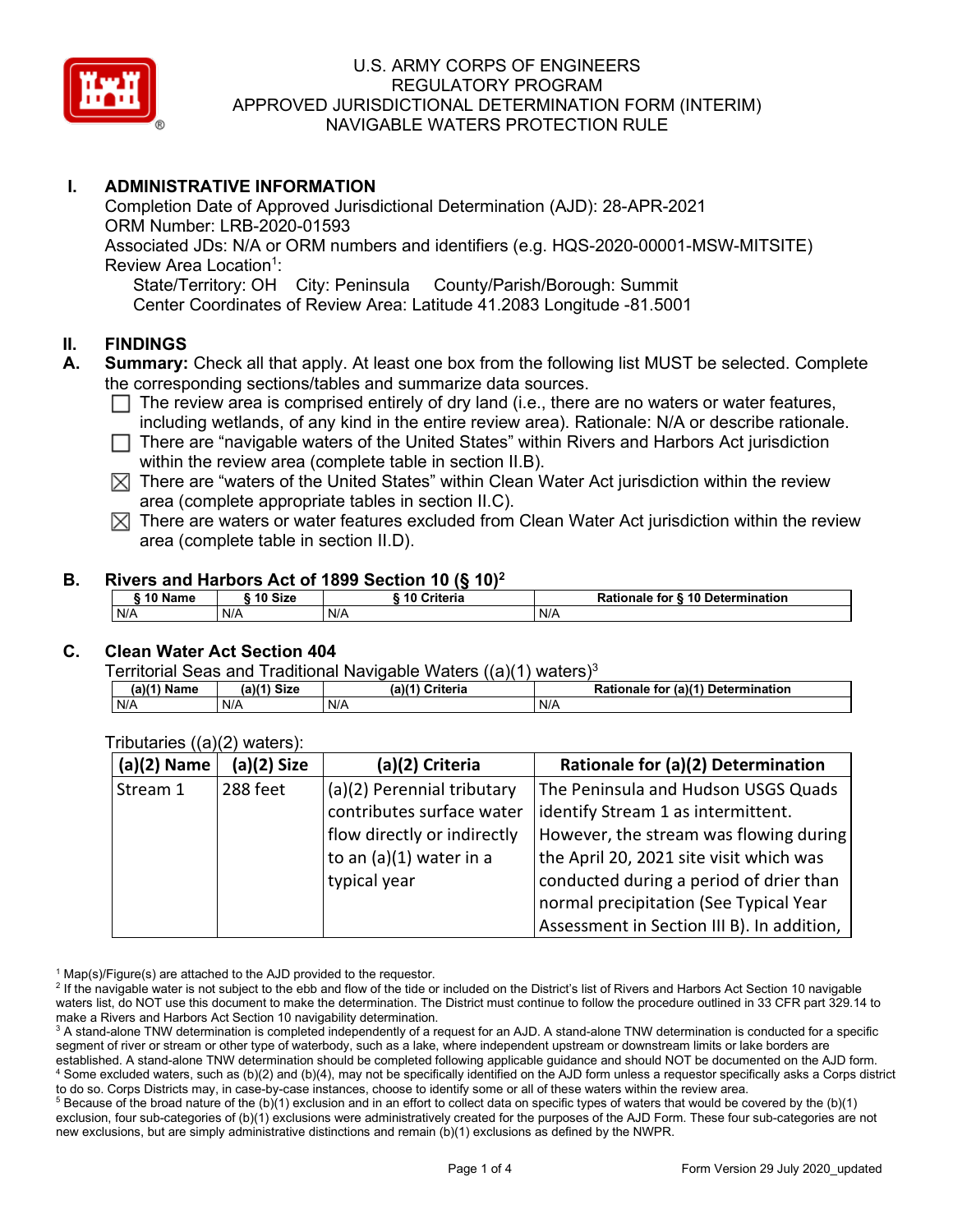

|  | Davey Resource Group conducted their    |
|--|-----------------------------------------|
|  | initial delineation on October 12, 2020 |
|  | and also observed flow within Stream 1. |
|  | Precipitation at that time was normal   |
|  | for that time of year. Since Stream 1   |
|  | was documented to be flowing at         |
|  | various times during the year it has    |
|  | been determined that Stream 1 is a      |
|  | perennial tributary.                    |

Lakes and ponds, and impoundments of jurisdictional waters ((a)(3) waters):

| $(a)$ $(2)$<br><b>Name</b> | (a)(?')<br>Size | (a)(3)<br>Criteria | <b>Rationale</b><br>$($ a) $(3)$<br>Determination<br>tor |
|----------------------------|-----------------|--------------------|----------------------------------------------------------|
| N/A                        | N/A             | N/A                | N/A                                                      |

### Adjacent wetlands ((a)(4) waters):

| $\vert$ (a)(4) Name | $(a)(4)$ Size | (a)(4) Criteria                                     | Rationale for (a)(4) Determination |
|---------------------|---------------|-----------------------------------------------------|------------------------------------|
| Wetland A           |               | $\vert$ 0.569 acres $\vert$ (a)(4) Wetland abuts an | Wetland A was observed to directly |
|                     |               | $(a)(1)-(a)(3)$ water                               | abut Stream 1.                     |

## **D. Excluded Waters or Features**

Excluded waters  $((b)(1) - (b)(12))^4$ :

| <b>Exclusion</b> | $\sim$ $\sim$ $\sim$ $\sim$<br><b>Exclusion</b> | $\sim$ $\prime$ $\sim$ $\prime$ $\prime$ $\sim$<br>Exclusion <sup>5</sup> | <b>Rationale for Exclusion Determination</b>                                                                                                                                                                                                                                                                                                                                                                                                              |
|------------------|-------------------------------------------------|---------------------------------------------------------------------------|-----------------------------------------------------------------------------------------------------------------------------------------------------------------------------------------------------------------------------------------------------------------------------------------------------------------------------------------------------------------------------------------------------------------------------------------------------------|
| <b>Name</b>      | <b>Size</b>                                     |                                                                           |                                                                                                                                                                                                                                                                                                                                                                                                                                                           |
| Wetland B        | 0.267 acres                                     | $(b)(1)$ Non-adjacent<br>wetland                                          | This wetland does not meet any of the<br>four criteria that would make an (a)(4)<br>adjacent water subject to jurisdiction<br>under Section 404 of the Clean Water<br>Act. This wetland was circumnavigated<br>during the Corps' April 21, 2021 site<br>visit. This wetland was observed to be<br>isolated, disconnected from any (a)(1-3)<br>water. Additionally, no defined<br>channels/tributaries/ditches were<br>observed connecting this wetland to |

 $1$  Map(s)/Figure(s) are attached to the AJD provided to the requestor.

<sup>5</sup> Because of the broad nature of the (b)(1) exclusion and in an effort to collect data on specific types of waters that would be covered by the (b)(1) exclusion, four sub-categories of (b)(1) exclusions were administratively created for the purposes of the AJD Form. These four sub-categories are not new exclusions, but are simply administrative distinctions and remain (b)(1) exclusions as defined by the NWPR.

<sup>&</sup>lt;sup>2</sup> If the navigable water is not subject to the ebb and flow of the tide or included on the District's list of Rivers and Harbors Act Section 10 navigable waters list, do NOT use this document to make the determination. The District must continue to follow the procedure outlined in 33 CFR part 329.14 to make a Rivers and Harbors Act Section 10 navigability determination.

<sup>&</sup>lt;sup>3</sup> A stand-alone TNW determination is completed independently of a request for an AJD. A stand-alone TNW determination is conducted for a specific segment of river or stream or other type of waterbody, such as a lake, where independent upstream or downstream limits or lake borders are established. A stand-alone TNW determination should be completed following applicable guidance and should NOT be documented on the AJD form. <sup>4</sup> Some excluded waters, such as (b)(2) and (b)(4), may not be specifically identified on the AJD form unless a requestor specifically asks a Corps district to do so. Corps Districts may, in case-by-case instances, choose to identify some or all of these waters within the review area.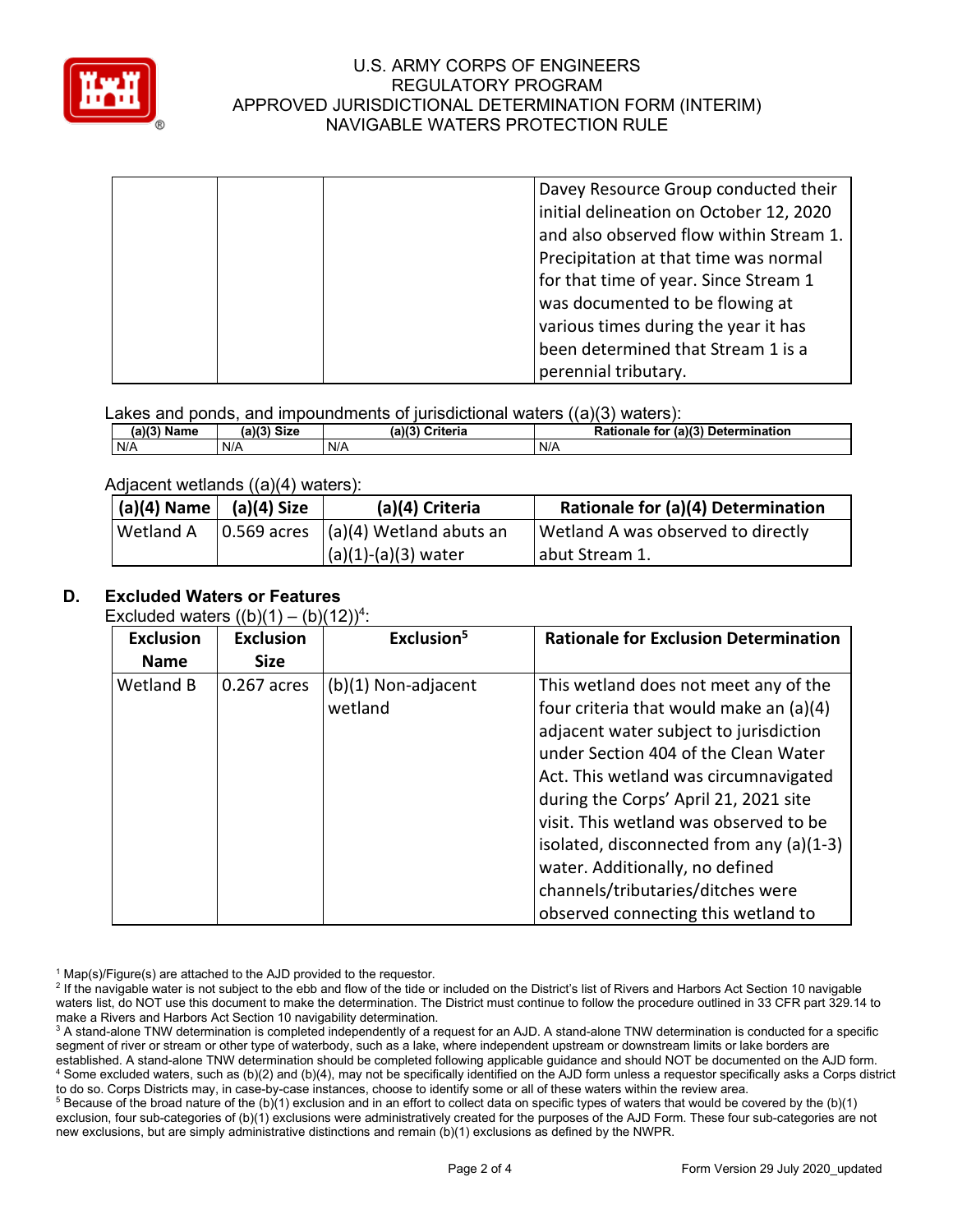

|  | any (a)(1-3) water. Based on site       |
|--|-----------------------------------------|
|  | observations, the nearest a(1-3) water  |
|  | would not flood this wetland at least   |
|  | once during a typical year. Upland was  |
|  | observed between Wetland A and          |
|  | Wetland B. There were no other onsite   |
|  | connections observed to any tributary   |
|  | other than through Wetland A. Also, no  |
|  | natural berms or the like were observed |
|  | located between the nearest a(1-3)      |
|  | water and this wetland.                 |

# **III. SUPPORTING INFORMATION**

- **A. Select/enter all resources** that were used to aid in this determination and attach data/maps to this document and/or references/citations in the administrative record, as appropriate.
	- **\_\_X** Information submitted by, or on behalf of, the applicant/consultant: *Water Resource Delineation Report, 2.39 acres, Geoppert Road, Peninsula, Summit County, Ohio, prepared for Paul Berghold, prepared by Davey Resource Group, Inc., November 2020.* This information *is* sufficient for purposes of this AJD. Rationale: *N/A*
	- **\_\_\_** Data sheets prepared by the Corps: *Title(s) and/or date(s).*
	- **\_\_\_** Photographs: *(NA, aerial, other, aerial and other) Title(s) and/or date(s).*
	- **\_X\_** Corps Site visit(s) conducted on: *April 21, 2021.*
	- **\_\_\_** Previous Jurisdictional Determinations (AJDs or PJDs): *ORM Number(s) and date(s).*
	- **\_\_X** Antecedent Precipitation Tool: *provide detailed discussion in Section III.B.*
	- **\_\_\_** USDA NRCS Soil Survey: *Title(s) and/or date(s).*
	- **\_\_\_** USFWS NWI maps: *Title(s) and/or date(s).*
	- **\_X\_** USGS topographic maps: *Peninsula and Hudson 7.5 min .*

### **Other data sources used to aid in this determination:**

| Data Source (select)       | Name and/or date and other relevant information |
|----------------------------|-------------------------------------------------|
| <b>USGS Sources</b>        | N/A.                                            |
| <b>USDA Sources</b>        | $N/A$ .                                         |
| <b>NOAA Sources</b>        | N/A.                                            |
| <b>USACE Sources</b>       | $N/A$ .                                         |
| State/Local/Tribal Sources | $N/A$ .                                         |
| Other Sources              | $N/A$ .                                         |

 $1$  Map(s)/Figure(s) are attached to the AJD provided to the requestor.

<sup>2</sup> If the navigable water is not subject to the ebb and flow of the tide or included on the District's list of Rivers and Harbors Act Section 10 navigable waters list, do NOT use this document to make the determination. The District must continue to follow the procedure outlined in 33 CFR part 329.14 to make a Rivers and Harbors Act Section 10 navigability determination.

<sup>3</sup> A stand-alone TNW determination is completed independently of a request for an AJD. A stand-alone TNW determination is conducted for a specific segment of river or stream or other type of waterbody, such as a lake, where independent upstream or downstream limits or lake borders are established. A stand-alone TNW determination should be completed following applicable guidance and should NOT be documented on the AJD form. <sup>4</sup> Some excluded waters, such as (b)(2) and (b)(4), may not be specifically identified on the AJD form unless a requestor specifically asks a Corps district to do so. Corps Districts may, in case-by-case instances, choose to identify some or all of these waters within the review area.

 $5$  Because of the broad nature of the (b)(1) exclusion and in an effort to collect data on specific types of waters that would be covered by the (b)(1) exclusion, four sub-categories of (b)(1) exclusions were administratively created for the purposes of the AJD Form. These four sub-categories are not new exclusions, but are simply administrative distinctions and remain (b)(1) exclusions as defined by the NWPR.